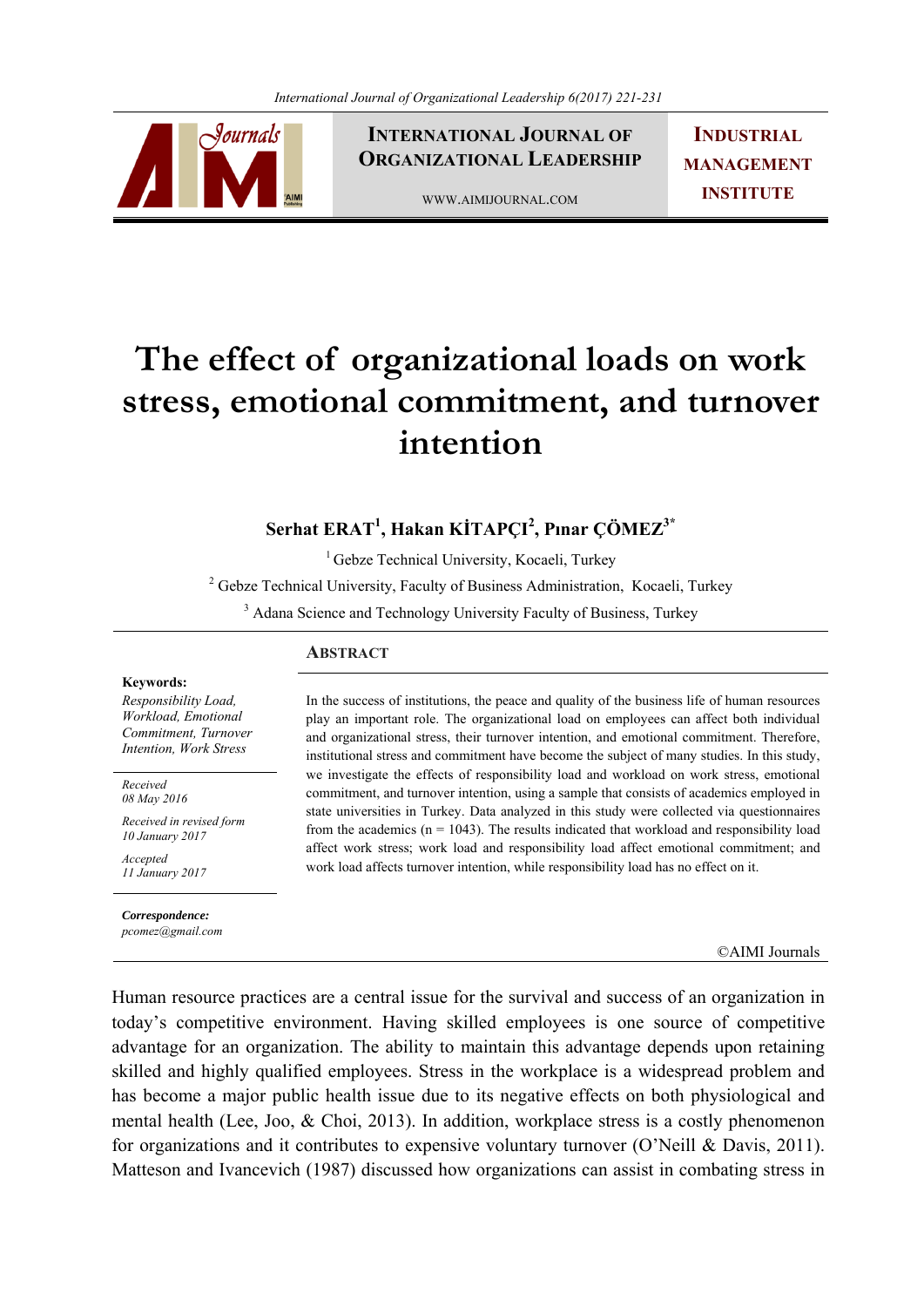ways that benefit both the employees involved and the organization itself. Work stress can cause various negative reactions including tension and conflict in the workplace as well as absences (Lambert, Hogan, & Griffin, 2007). Furthermore, excess workload increases work stress, which in turn decreases the level of commitment to the organization (Yaprak, 2009). Employee work stress, turnover intention, and emotional commitment are affected by responsibility load (Kirmeyer & Dougherty, 1988). In particular, in knowledge-intensive research, commitment to the business has become paramount (Kwon, Bar, & Lawler, 2010).

 Compared with previous years, the recent number of universities and students in Turkey has increased significantly. However, the number of academics has not increased at the same rate. This results in the academic staff of universities facing more responsibilities such as more students, more courses, and more administrative work; and, thus, academic staff are exposed to the effects of organizational loads, work stress, emotional commitment, and turnover intention. The reason for our choice of the educational sector for this study is that academicians are continuously exposed to work stress (Sigler & Wilson, 1988).

 Despite previous theoretical literature and empirical studies, there is still a lack of research focused on the turnover intention between stress, responsibility load, workload, and emotional commitment. Some workload factors most influential to the occupational workload in a manmachine system have been studied (Adams, 1988; Hancock, 1989; Jung & Jung, 2001; Sanders & McCormick, 1987). Stress at work is considered as a pervasive and multifaceted phenomenon (Lazarus 1993) and it is expensive for organizations since it contributes to highcost voluntary turnover (Villanueva & Djurkovic, 2009).

 Responsibility load has important implications for employee work stress, turnover intention, and emotional commitment (Kirmeyer & Dougherty, 1988). The existing literature reports that commitment is invariably and negatively related to turnover and intent to leave a job (Arnold & Feldman, 1982; Hollenbeck & Williams, 1986; Tett & Meyer, 1993). Meyer and Herscovitch's (2001) study explains commitment with differing points of view and dimensions. They also demonstrate a model in helping to understand existing research findings.

#### **The Literature Review**

## **Relationship between Workload and Responsibility Load**

The various pressures that impact the performance and reactions of employees are called workload (Weiner, 1982). Further, the workload is the individuals' perception that the amount of work they have to do is beyond normal (Cedoline, 1982). On the other hand, a workload that does not prevent an employee from administering the system in a safe and effective way is considered acceptable (Jung & Jung, 2001).

 In this paper, we consider Britt's (1999) definition of responsibility as "an individual's involvement with various work-related events and their outcomes because the consequences have implications for their identity". Previous literature has established that "the amount of responsibility an individual feels on any given occasion is a direct function of the strength of the links between the elements and the importance of the elements to the individual" (Britt, 1999).

 Responsibility load occurs when one is faced with too many work events to accomplish in the time available (Kirmeyer & Dougherty, 1988). Accordingly, responsibility load is shaped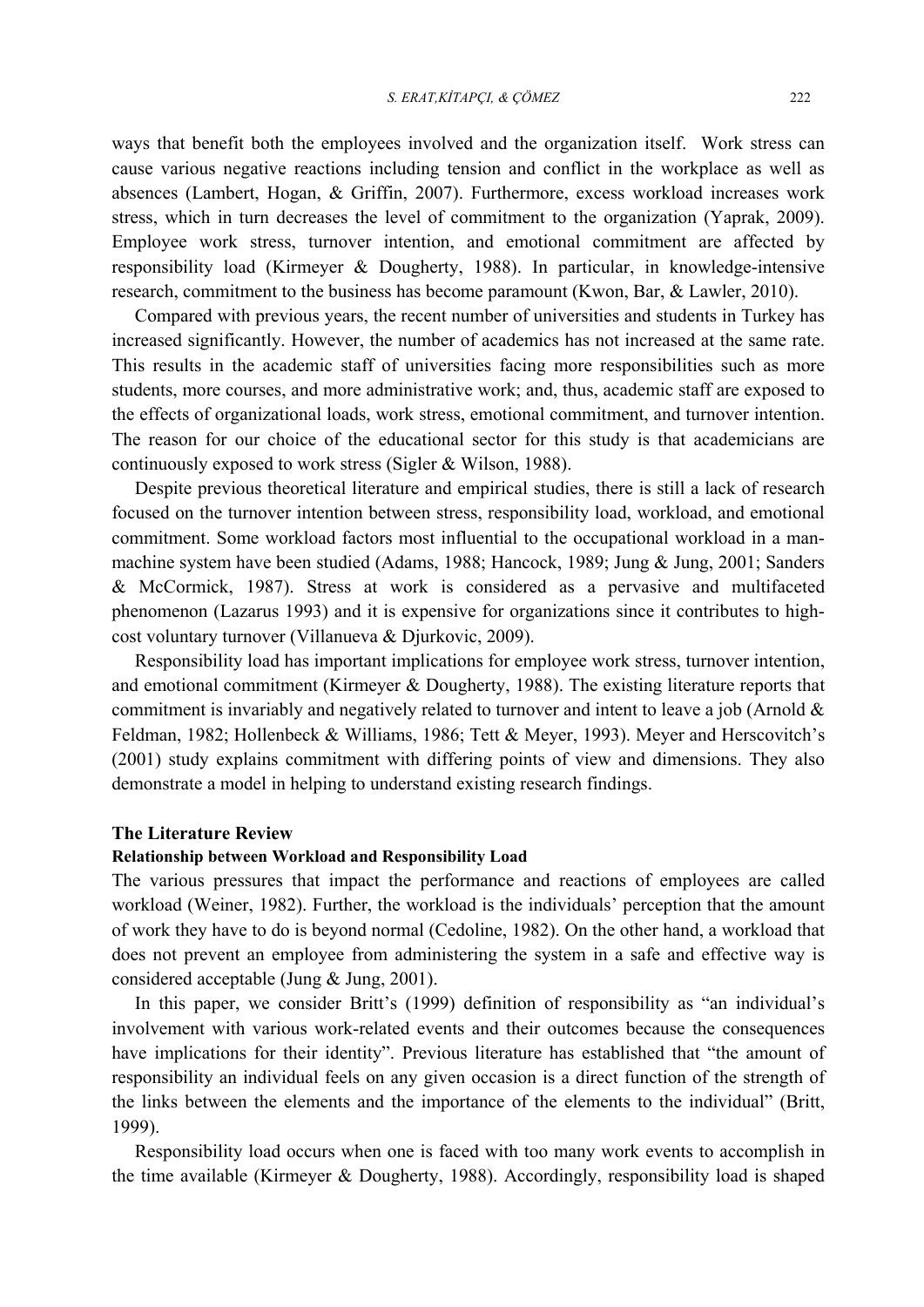by the employee's title and work content. Tasks that require more knowledge, decisionmaking, and skill carry a higher responsibility load (Brennan & Spencer, 2010). New administrative candidates have very little decision-making responsibility, which benefits relatively fewer people while they learn tasks that require limited skill and job components (Fried, Grant, Levi, Hadani, & Slowik, 2007). As the role of an individual increases in an organization their responsibility load also increases. Randall (2006) stated that a heavy workload resulting from increasing responsibilities such as educating and mentoring can become a problem for academics. With reference to Yıldırım, Ünal and Çelik (2011), academics have an excessive workload and numerous responsibility loads.

## **Relationship between Workload and Work Stress**

Stress is a reaction or internal condition that occurs toward anything that is perceived as a threat, whether in a true or imaginary way, or a conscious or unconscious way (Steers, 1981). In addition, stress is a dynamic condition where an individual is exposed to an opportunity, pressure, or demand that is related to something that she/he deserves, and the result is accepted as both uncertain and important. Some organizational and environmental factors in the workplace such as a heavy workload (Nasurdin, Ramayah, & Kumaresan, 2005) cause work stress.

 It has been observed that employees in the education sector have more workload and more work stress (Tel & Köksalan, 2008) than employees working in other sectors (Chan, Lai, Ko, & Boey, 2000). Thus, several studies have examined stress among the employees of the educational sector (Boyle, Borg, Falzon, & Baglioni, 1995; Paulse, 2005).

 Excessive or insufficient workload and time pressures cause work stress significantly more than other factors. In this sense, the various pressures that affect the performance and reactions of employees are called workload (Weiner, 1982). Research has shown that academic staff is easily exposed to excessive workload which results in work stress (Chan, Lai, Ko, & Boey, 2000).

## **Relationship between Responsibility Load and Work Stress**

Employees with more responsibility feel more stress than other employees within an organization (Greenberg & Baron, 1995). According to Kreitner and Kinicki (1998), the sources of stress directly depend on the individual's tasks and responsibilities. The increased workload and the number of subordinates create the responsibility load of managerial employees (Markham, 1989). Responsibility with regard to other employees increases stress for managerial employees (Paşa, 2007). In Maslach, Schaufeli, and Leiter's (2001) opinion, those with more advanced educational backgrounds have a higher inclination towards taking on additional responsibility when compared with those with lower educational backgrounds, which in turn leads to stress.

# **Relationship between Workload and Emotional Commitment**

Organizational commitment is described as a psychological condition (Meyer & Allen, 1991) that causes the strong feeling of an employee to remain with an organization and affects his/her belief in the aims and goals of the organization. According to Guay et al. (2015), there are two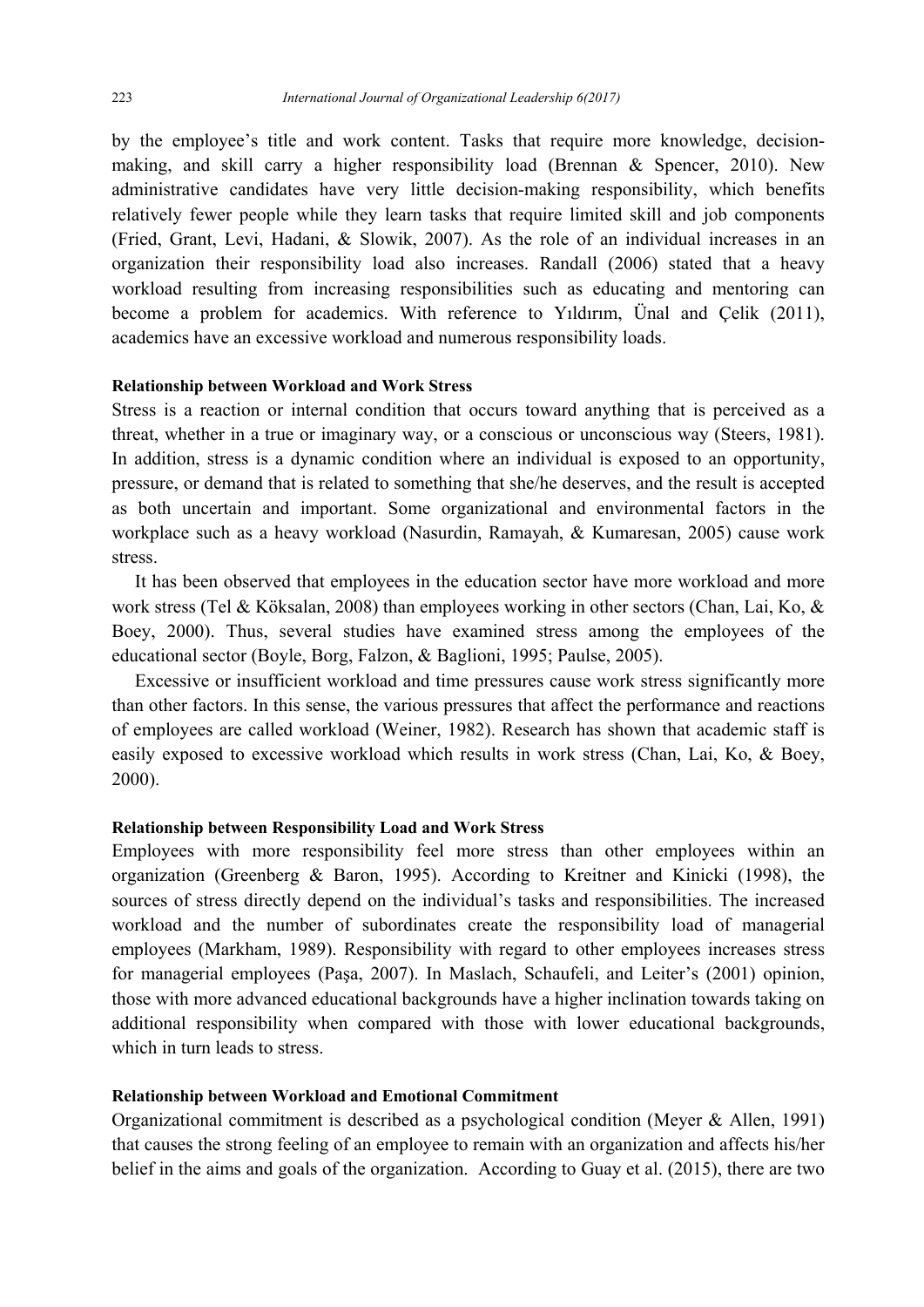explanations for the dispositional basis of organizational commitment in the literature. The first one concentrates on the "direct" effects of personality on how people tend to feel about their organization. The second suggests an "indirect" effect of personality on how people act in their organization based on the quality of the social exchange relations in their organization. Positive emotional attachment to the organization is conducive to improved employee to work-life balance and decreased inter-role conflicts, which leads to more supportive family and work environments (Moon, Hur, Ko, Kim, & Yoon, 2014).

 An employee with an emotional commitment is happy to be a member of the organization and does not consider resigning, since she/he thinks of herself/himself as a part of the organization (Meyer & Herscovitch, 2001). Previous studies have found that high emotional commitment is expected from employees that are followed by normative commitment and continuance commitment (Brown, 2003). Meyer, Stanley, Herscovitch, and Topolnytsky (2002) found that emotional commitment has the strongest relationship with both individual and organizational variables much more than the other types of commitment (normative and continuance commitment). Therefore, the emotional commitment aspect of organizational commitment is addressed in this study.

 Stevens, Beyer, and Trice (1978) determined that there is a negative relationship between workload and organizational commitment. In addition, Meyer and Allen (1997) stated that workload has a negative effect on the emotional commitment of employees. Maxwell and Steele (2003) proposed that the organizational commitment of administrators would be positively affected when their responsibility load and workload are stable and they found a negative relationship between workload and organizational commitment.

#### **Relationship between Responsibility Load and Emotional Commitment**

The presence of responsibility and autonomy in the workplace has an effect on the organizational commitment of an employee (Bayram, 2005). Chow (1994) stated that a high level of commitment requires more responsibility. In addition, Meyer and Allen (1991) claimed that there is a relationship between organizational commitment and the level of responsibility of the work. Kaya and Selçuk (2007) demonstrated a negative relationship between emotional commitment and the individual's responsibility.

## **Relationship between Workload and Turnover Intention**

Turnover intention is the deliberate and conscious intention of an individual to resign from a job (Egan, Yang & Bartlett, 2004; Tett & Meyer, 1993). Workload directly affects theturnover intention of an employee (Jones, Chonko, Rangarajan, & Roberts, 2007). If an employee feels self-secure in his job, the workload is considered acceptable (Jung  $\&$  Jung, 2001). Ünalan, Çetinkaya, Özyurt, and Kayabaşı (2006) found that workload inequity causes employee turnover intention.

## **Relationship between Responsibility Load and Turnover Intention**

Daniels, Harris, and Briner (2004) stated that responsibility is a precursor of turnover intention and has a direct effect on turnover intention. Similarly, Liou and Cheng (2010) and Torka,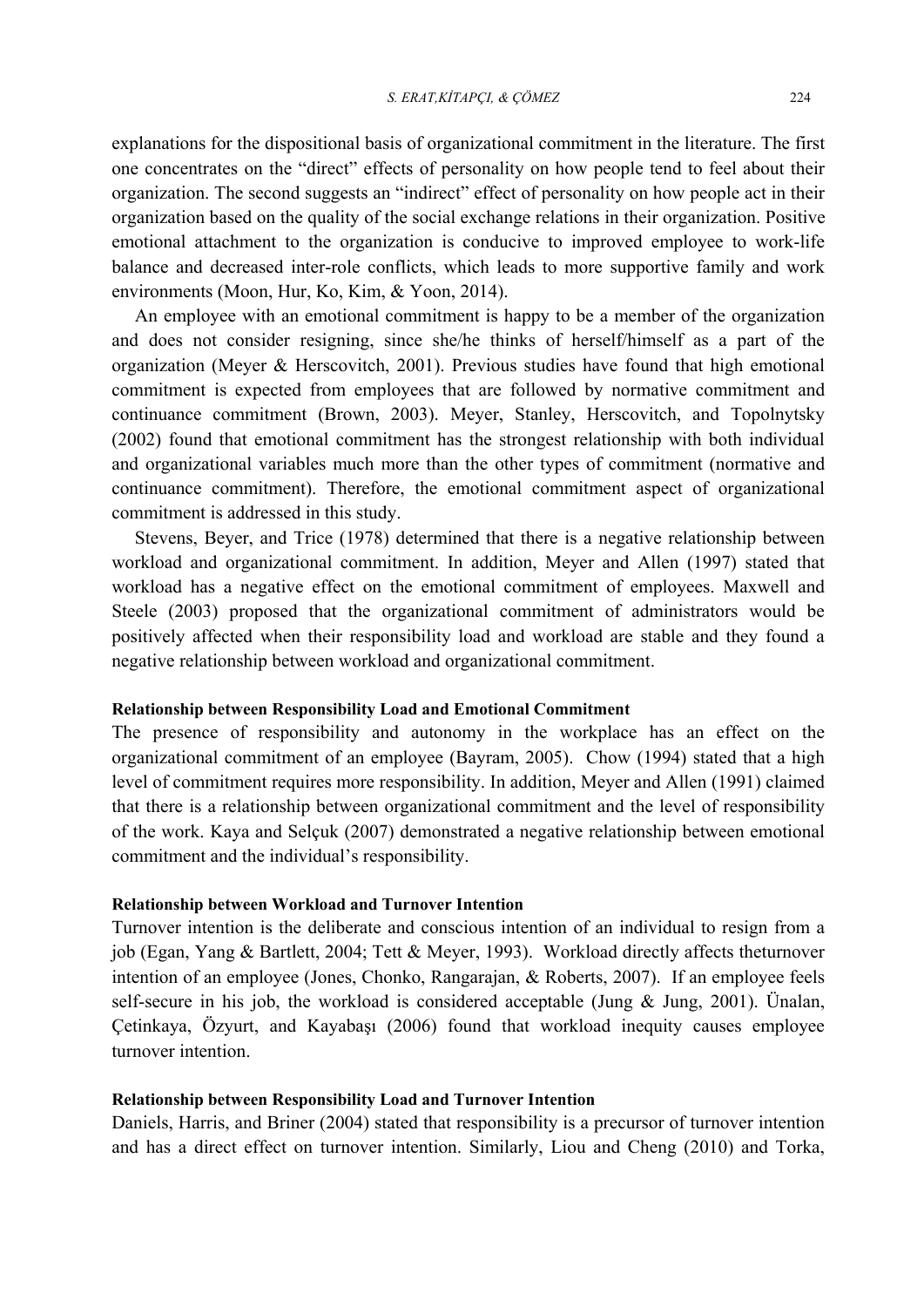Schyns, and Looise (2010) found that there is a positive correlation between low responsibility and turnover intention.

# **The Study**

The research model used in this study is shown in Figure 1.



*Figure 1:* Research model

# **Research Hypotheses**

The following research hypotheses guided the study.

- **H1:** Workload positively relates to responsibility load.
- **H2a:** Workload positively relates to work stress.
- **H2b:** Responsibility load positively relates to work stress.
- **H3a:** Workload negatively relates to emotional commitment.
- **H3b:** Responsibility load negatively relates to emotional commitment.
- **H4a:** Workload positively relates to turnover intention.
- **H4b:** Responsibility load negatively relates to turnover intention.

# **Method**

# **Participants**

The participants of the present study consisted of the academicians in state universities in Turkey. For our research, a survey was emailed to the 6109 addresses of academic staff, as listed on the internet, requesting their participation. However, 892 were returned to us because of errors in the addresses or system. The study lasted for a month; the survey reached 5217 academicians and we received 1043 responses. The sampling method is preferred by many researchers in terms of homogeneity (Calder, Philips,& Tybout, 1981). Further, the rate of return of the surveys was 19.9%, which is considered acceptable for internet email surveys (Schonlau, Fricker, & Elliott, 2002) but is lower than what is considered acceptable for other types of surveys (Sax, Gilmartin, & Bryant, 2003). Regarding the demographic characteristics of the participants, the total number of academic staff members included in our survey was 1043. Other features included gender (62.1% female, 37.9% male), age (24% between 27-31 years, 22.5% between 32-36 years, and 53,5% over 41 years), academic rank (466 (45%) assistant professors and 577 (55%) lecturers), and tenure status (382 (36.6%) untenured and 661 (63.4%) tenured).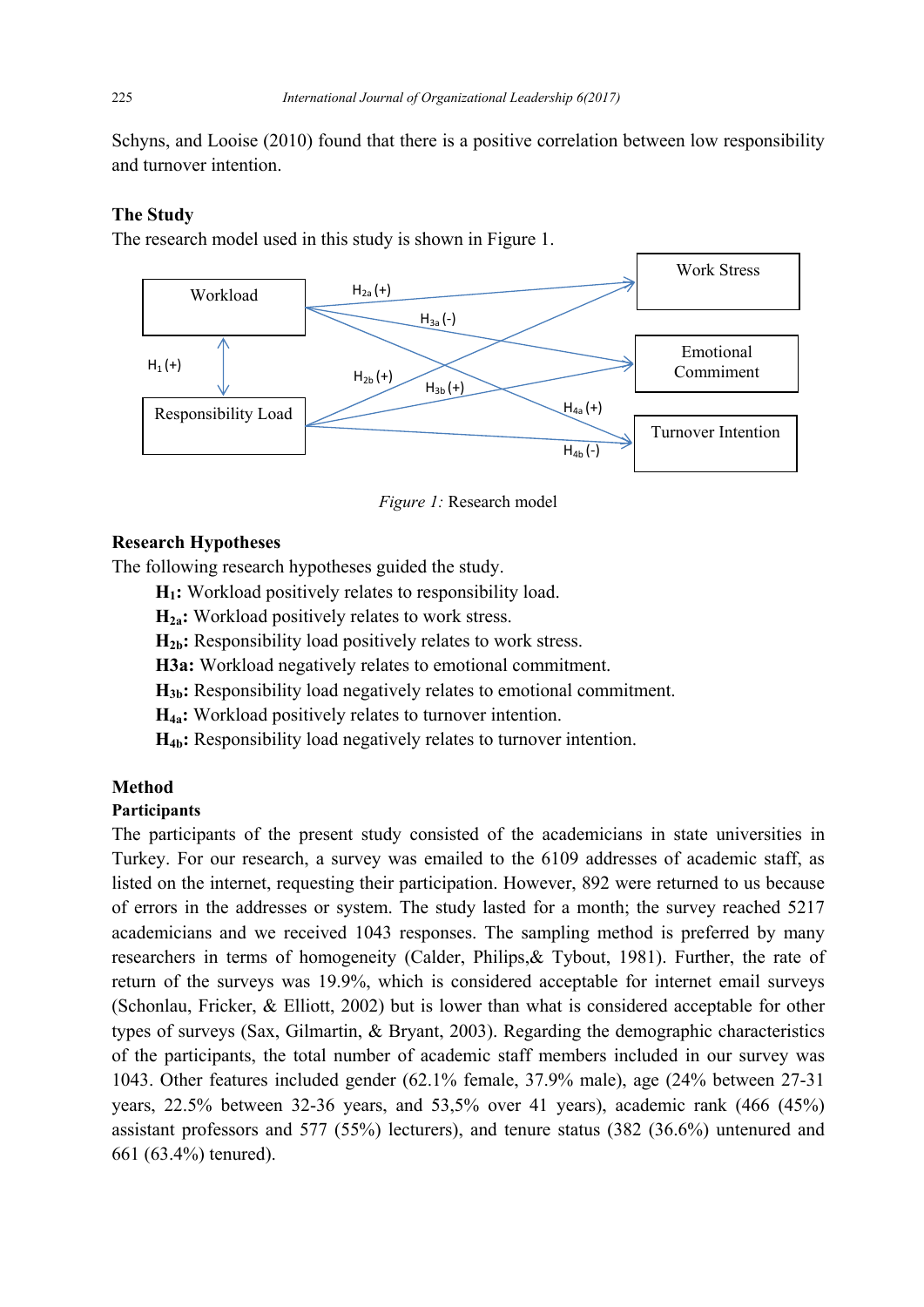#### *S. ERAT,KİTAPÇI, & ÇÖMEZ* 226

## **Measures**

To measure the workload, we took advantage of a workload scale of eight questions, developed by Lim and Teo (1999) in which sample items contained "I often have to take work home". Responsibility load was assessed using the scale developed by Erat (2012) in which sample items included "My responsibilities, resulting from laws and regulations related to my job are very intensive". We used the scale developed by House and Rizzo (1972) to measure stress in which sample items contained "I have high tension while I am working". The emotional commitment was measured with seven items adopted from Meyer and Allen (1997) wherein sample items included "I will be pleased to work in this university for the rest of my career". We used the five-item turnover intention scale adopted from Bluedorn (1982).

## **Results**

## **Data Analysis**

Items were rated on a 5-point Likert scale ranging from  $1 =$  strongly disagree to  $5 =$  strongly agree. The SPSS program was used to determine factor structure and to analyze the relationships among variables and test hypotheses.

#### Table 1

*Results of the Varimax Rotated Exploratory Factor Analysis* 

|                                                                                               | Factors |                |      |                |      |
|-----------------------------------------------------------------------------------------------|---------|----------------|------|----------------|------|
|                                                                                               | 1       | $\overline{c}$ | 3    | $\overline{4}$ | 5    |
| I often hav eto take work home.                                                               | 0.84    |                |      |                |      |
| I cannot make time for my family due to my workload.                                          | 0.83    |                |      |                |      |
| I cannot make time for my social life dueto my workload.                                      | 0.82    |                |      |                |      |
| I have to work to complete projects, and work until late in the night and on weekends.        | 0.77    |                |      |                |      |
| I have to do work that is not in the description of the task.                                 | 0.72    |                |      |                |      |
| I have to do much more work than I am able, due to exessive workload.                         | 0.69    |                |      |                |      |
| I am always anxious that I cannot complete projects and work on time.                         | 0.67    |                |      |                |      |
| I have time pressure (to complete work on time).                                              | 0.57    |                |      |                |      |
| I have high tension while I am working.                                                       |         | 0.83           |      |                |      |
| I have problems such as anxiety due to my work.                                               |         | 0.80           |      |                |      |
| If I worked in another job, my health could be better.                                        |         | 0.76           |      |                |      |
| I have difficulty sleeping because of problems related to work.                               |         | 0.76           |      |                |      |
| I keep work-related problems in my mind outside of work.                                      |         | 0.74           |      |                |      |
| The work I do affects my health quite a great deal.                                           |         | 0.73           |      |                |      |
| I feel anxious before work meetings in my university.                                         |         | 0.72           |      |                |      |
| I am thinking of resigning from this university.                                              |         |                | 0.83 |                |      |
| I hope to resign from this university in the next term.                                       |         |                | 0.83 |                |      |
| I prefer to work in this university until my retirement.                                      |         |                | 0.82 |                |      |
| I will be pleased to work in this university for the rest of my career.                       |         |                | 0.80 |                |      |
| I have an intention to resign from this university in the next few years.                     |         |                | 0.76 |                |      |
| My responsibilities resulting from laws and regulations related to my job are very intensive. |         |                |      | 0.87           |      |
| My authorization and decision-making responsibilities related to my job, are very intensive.  |         |                |      | 0.84           |      |
| My observation, control, and planning responsibilities related to my job are very high.       |         |                |      | 0.76           |      |
| My financial responsibilities related to my job are very intensive.                           |         |                |      | 0.75           |      |
| My communication and coordination responsibilities related to my job are very intensive.      |         |                |      | 0.70           |      |
| I will be pleased to work in this university for the rest of my career.                       |         |                |      |                | 0.80 |
| I feel as if the problems of the university are my own.                                       |         |                |      |                | 0.77 |
| I do not feel any emotional commitment toward this university.                                |         |                |      |                | 0.75 |
| This university has so much individual importance for me.                                     |         |                |      |                | 0.47 |

*Notes*. Total variances explained:  $66.8\%$ ,  $1 =$  workload,  $2 =$  stress,  $3 =$  turnover intention,  $4 =$  responsibility load, 5 = emotional commitment.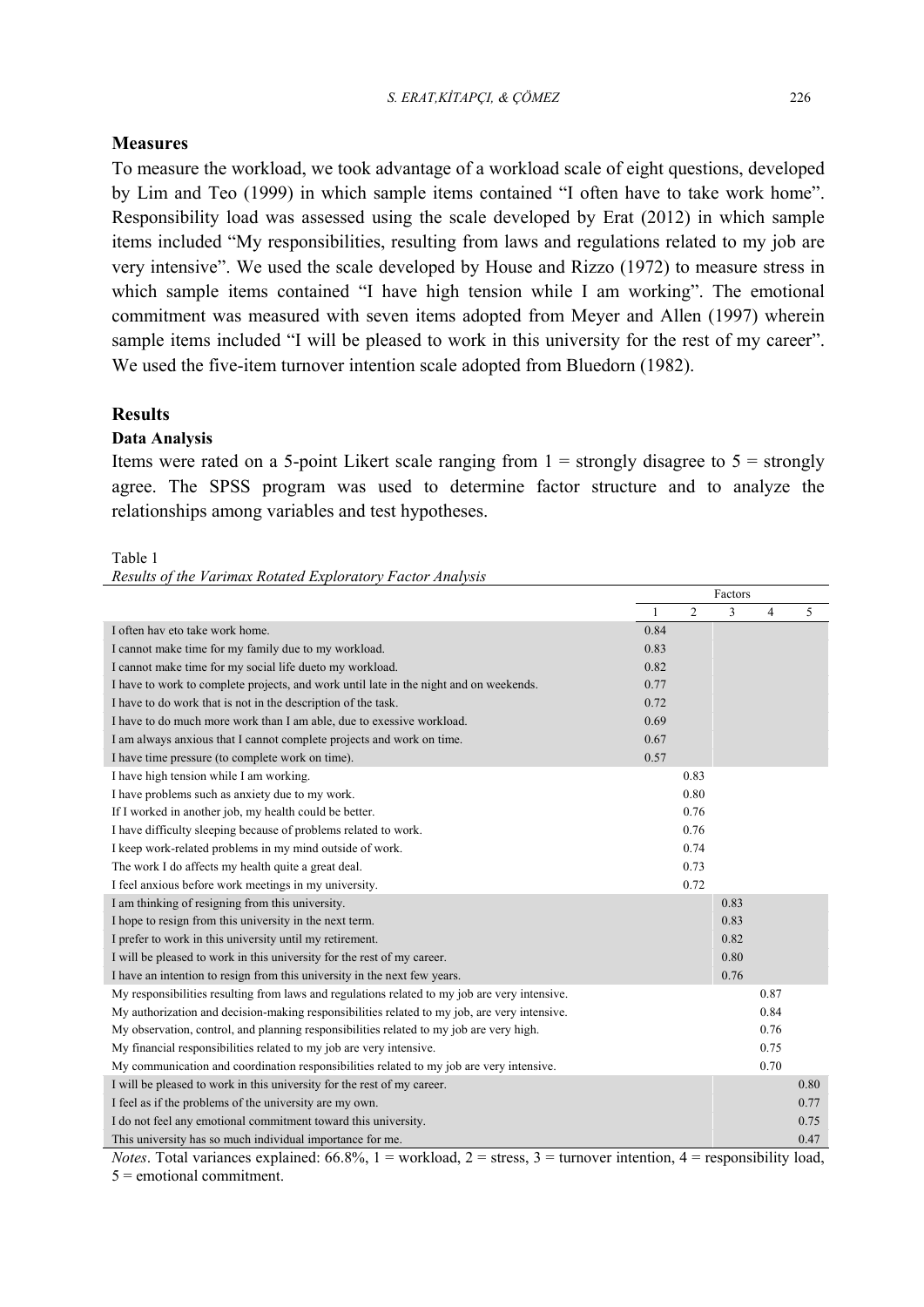Expressions related to workload, responsibility load, work stress, emotional commitment, and turnover intention were subjected to a varimax rotated exploratory factor analysis to provide data in a more meaningful and summarized format. According to the findings, all of the perceptions were loaded and separated into their factors in an expected way. In addition, responsibility load, workload, work stress, emotional commitment, and turnover intention were each separated into single factors.

The results of the varimax rotated exploratory factor analysis are given in Table 1.

The reliability coefficients of the variables were calculated as 0.91, 0.87, 0.92, 0.78, and 0.90, respectively. Cronbach's alpha values were above the expected value of 0.60 (Nunually, 1978). Thus, it can be stated that the scales are reliable.

 The mean, standard deviation (SD), and Cronbach's alpha value for each of the scales in the conducted correlation analysis are presented in Table 2.

| Results of Descriptive Statistics of the Variables (Mean, SD, and Cronbach s Alpha) and Correlation Analysis |                      |          |           |           |                          |                        |                         |                         |
|--------------------------------------------------------------------------------------------------------------|----------------------|----------|-----------|-----------|--------------------------|------------------------|-------------------------|-------------------------|
|                                                                                                              |                      | Mean     | <b>SD</b> | Cr. Alpha |                          |                        |                         | 4                       |
|                                                                                                              | Workload             | 3.42     | 0.96      | 0.91      |                          |                        |                         |                         |
|                                                                                                              | Responsibility Load  | 2.88     | 0.88      | 0.87      | $0.35$ <sup>(**)</sup> ) |                        |                         |                         |
|                                                                                                              | Work stress          | 3.02     | 1.02      | 0.92      | $0.54$ <sup>(**)</sup> ) | $0.26$ <sup>**</sup> ) |                         |                         |
|                                                                                                              | Emotional commitment | 3.27     | 0.95      | 0.78      | $-0.14$ <sup>**</sup> )  | $0.06(*)$              | $-0.27$ <sup>**</sup> ) |                         |
|                                                                                                              | Turnover intention   | 2.81     | 1.05      | 0.90      | $0.15$ <sup>**</sup> )   | 0.053                  | $0.31$ (**)             | $-0.55$ <sup>(**)</sup> |
|                                                                                                              |                      | $\cdots$ | .         |           |                          |                        |                         |                         |

*Results ofDescriptive Statistics of the Variables (Mean, SD, and Cronbach's Alpha) and Correlation Analysis* 

*Notes*. *SD = standard deviation; \*\*P < 0.01, \*P < 0.05* 

 Correlation analysis shows that workload had a negative relationship with emotional commitment and a positive relationship with the other variables. Further, although responsibility load also had a positive relationship with stress and emotional commitment, it did not have any correlation with turnover intention.

The results, regarding the hypothesis made in the regression analysis, are given in Table 3.

| Multiple Regression Analysis for Testing the Hypotheses |              |                               |          |                                                   |          |                               |         |
|---------------------------------------------------------|--------------|-------------------------------|----------|---------------------------------------------------|----------|-------------------------------|---------|
|                                                         |              | MODEL 1<br><b>Work Stress</b> |          | MODEL <sub>2</sub><br><b>Emotional Commitment</b> |          | MODEL 3<br>Turnover Intention |         |
|                                                         |              | ß                             |          | ß                                                 |          | ß                             |         |
| Workload                                                |              | 0.51                          | $18.51*$ | $-0.19$                                           | $-6.04*$ | 0.15                          | $4.76*$ |
| Responsibility Load                                     |              | 0.08                          | $3.02*$  | 0.13                                              | $4.24*$  | $-0.002$                      | $-0.07$ |
|                                                         | $R^2$        | .30<br>22.79                  |          | .03                                               |          | 02                            |         |
|                                                         | F            |                               |          | 20.81                                             |          | 12.83                         |         |
|                                                         | Sig.<br>.000 |                               |          | .000                                              |          | .000                          |         |

Table 3 *Multiple Regression Analysis for Testing the Hypotheses* 

*\*P < 0.01* 

Three regression models were createdin order to test the hypotheses. In these models, workload and responsibility load were considered independent variables. The dependent variables were workload in Model 1, emotional commitment in Model 2, and turnover intention in Model 3. All three models were found to be statistically significant.

Table 2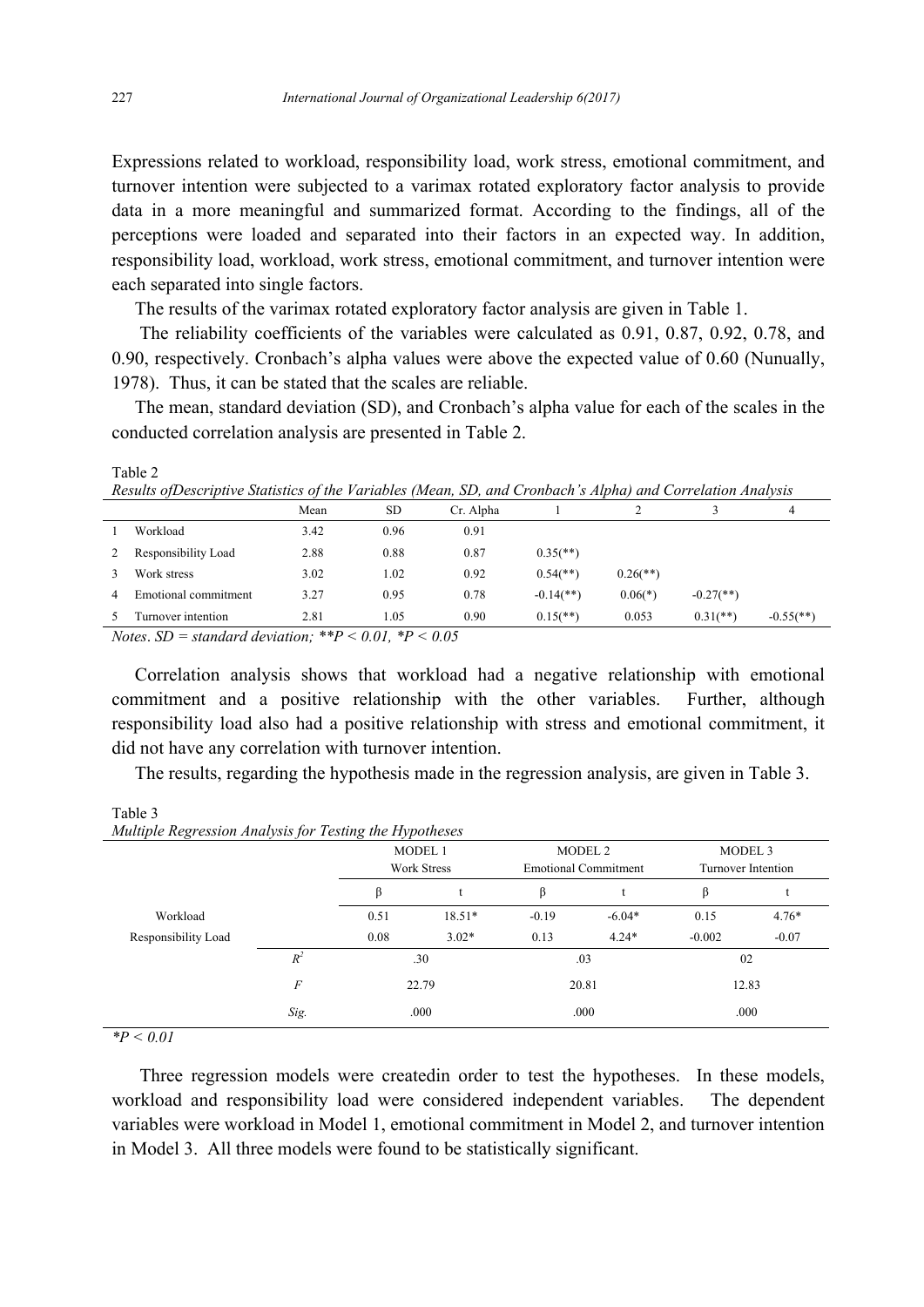In the conducted correlation analysis, a positive effect was found which presented the relationship condition between the dependent variables of workload and responsibility load. Therefore,  $H_1$  is supported.

 Of the independent variables in Model 1, both workload and responsibility affected work stress. Thus,  $H_{2a}$  and  $H_{2b}$  are supported. Of the independent variables in Model 2, both workload and responsibility load affected emotional commitment. Therefore,  $H_{3a}$  and  $H_{3b}$  are both supported. Furthermore, of the independent variables in Model 3, workload affected turnover intention, while responsibility load had no effect on it. Thus, while  $H_{4a}$  is supported and H4b is rejected.

## **Discussion and Conclusion**

In the current study, we analyzed the effects of both workload and responsibility load on work stress, emotional commitment, and turnover intention. A positive relationship was found between workload and responsibility load. According to this result, when the workload of academics increases, their responsibilities increase as well. An increased workload is due to additional administrative and individual responsibilities apart from their educational and training duties.

 At the end of the regression analysis, a positive relationship is found between workload and work stress. This result is in accordance with those of previous literature, where it was found that academics with a high workload also report high levels of stress.

It appears that workload has a relationship with emotional commitment. In our research, we found that emotional commitment decreases when the workload increases. This result is consistent with that of previous studies, where it was found out that workload negatively affects organizational commitment (Maxwell & Steele, 2003; Rayton, 2006). Thus, the workload of academics reduces their emotional commitment to the organization.

 We found that workload has a positive effect on turnover intention. Various studies have shown that workload increases turnover intention (Jones et al., 2007). Our results revealed that the turnover intention of academics with a high workload, especially those who have administrative responsibilities as well, increases due to the addition of administrative load to their current workload.

 There is a positive relationship between the responsibility load and work stress. Various studies show a positive relationship between responsibilities and stress (Markham, 1989). Thus, the stress level of academics increases due to responsibility load.

 We found that there is a positive relationship between responsibility load and emotional commitment, which is in accordance with previous literature claiming that a relationship between responsibility and commitment exist (Chow, 1994; Meyer & Allen, 1991). In our study, the emotional commitment between an individual and an organization are understood due to the given responsibilities. In addition, we see that taking responsibility makes an individual feel like she/he is part of the organization.

 We found that responsibility load has no effect on turnover intention. This condition shows that even though administrative load responsibilities increase stress levels, they do not increase turnover intention in academics.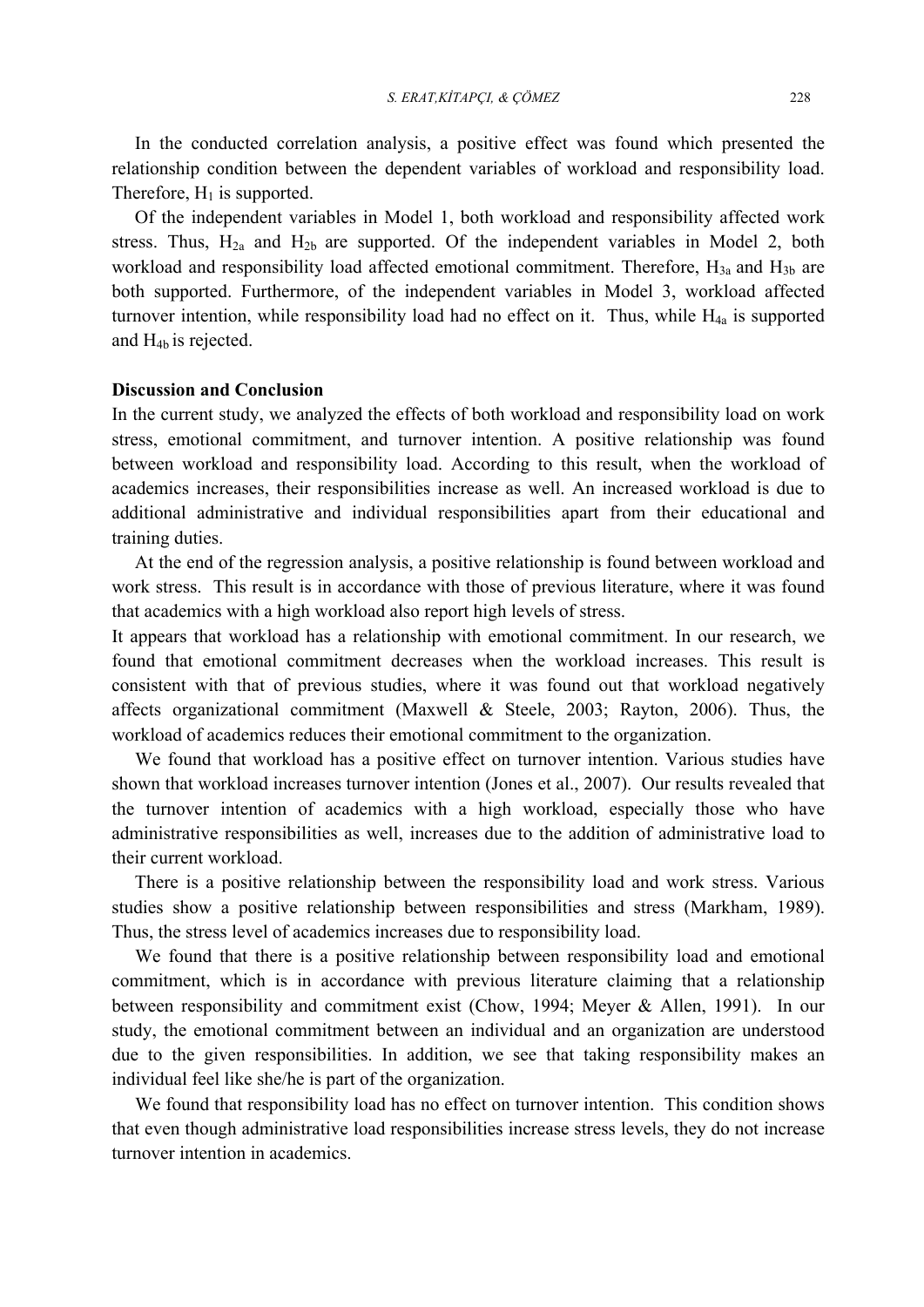A significant element of our study is the use of a responsibility load variable consisting of five questions. In the present research, we see that this newly created scale has a meaningful relationship with the other independent variables studied. Our analysis of workload and responsibility load with the variables of work stress, emotional commitment, and turnover intention will direct future research conducted on this subject. Thus, it can act as an example for new studies that put forth the relationship between responsibility load, as seen in this study, and organizational attitude, which is not addressed in the current study. High participation gives our study substance and it will be helpful for further research on similar subjects.

 The study is also limited since it is comprised of academicians working in state universities. Another limitation is the legal status of the academicians, especially because of their performance that does not affect their salary. For studies conducted in academia, results can vary due to the inability to provide homogeneity.

#### **References**

- Adams, N. (1988). Occupational stress and workplace stresses: Identifying and ameliorating the stresses. *Ergonomics International*, *88*, 514–516.
- Arnold, H. J., & Feldman, D. C. (1982). A multivariate analysis of the determinants of job turnover. *Journal of Applied Psychology*, *67*(3), 350–360.
- Bayram, L. (2005). Yönetimde yeni bir paradigma: Örgütsel bağlılık. *Sayıştay Dergisi,59*, 125–139.
- Bluedorn, A. C. (1982). A unified model of turnover from organizations. *Human Relations, 35,* 135–153.
- Boyle, G. J., Borg, M. G., Falzon J. M., & Baglioni, A. J. Jr. (1995). A structural model of the dimensions of teacher stress. *British Journal Educational Psychology, 65*(1), 49–67.
- Brennan, D. S., & Spencer, A. J. (2010). Responsibility loadings for dental services by general dentists. *BMC Health Services Research, 10*(177), 1–6.
- Britt, T. W. (1999). Engaging the self in the field: Testing the triangle model of responsibility. *Personality & Social Psychology Bulletin,25*(6), 698–708.
- Brown, B. B. (2003). *Employees' organizational commitment and their perception of supervisors' relations-oriented and taskoriented leadership behaviors* (Unpublished doctoral dissertation). Virginia: Virginia Polytechnic Institute and State University.
- Calder, B. J., Philips, L. W.,& Tybout, A. M. (1981). Designing research for application. *Journal of Consumer Research,8*(2)*,* 197–207.
- Cedoline, A. J. (1982). *Job burnout in public education: Symptoms, causes, and survival skills*. New York: Teacher's College Press.
- Chan, K. B., Lai, G., Ko, Y. C., &Boey K. W. (2000). Work stress among six professional groups: The Singapore experience. *Social Science Medicine, 50*(10), 1415–1432.
- Chow, I. H. S. (1994). Organizational commitment and career development of Chinese managers in Hong Kong and Taiwan. *The International Journal of Career Management, 6*(4), 3–9.
- Daniels, K., Harris, C., & Briner, R. B. (2004). Linking work conditions to unpleasant affect: Cognition, categorisation, and goals. *Journal of Occupational & Organizational Psychology, 77*(3), 343–364.
- Egan, T. M., Yang, B., & Bartlett, K. R. (2004). The effects of organizational learning culture and job satisfaction on motivation to transfer learning and turnover intention. *Human Resource Development Quarterly, 15*(3), 279–301.
- Erat, S. (2012). *Örgütlerde algılar, roller ve yüklerin, örgütsel stres ve çalışan sonuçlarına etkisi, üniversitelerde bir uygulama*  (Unpublished doctoral dissertation). Yayımlanmamış Doktora Tezi, Gebze Yüksek Teknoloji Enstitüsü, Gebze.
- Fried, Y., Grant, A. M., Levi, A. S., Hadani M., &Slowik, L. H. (2007). Job design in temporal context: A career dynamics perspective. *Journal of Organizational Behavior 28*(7)*,* 911–927.
- Greenberg, J., & Baron, R. A. (1995). *Behaviour in organizations: Understanding and managing the human side of work*. Upper Saddle River, NJ: Pearson Education, Inc.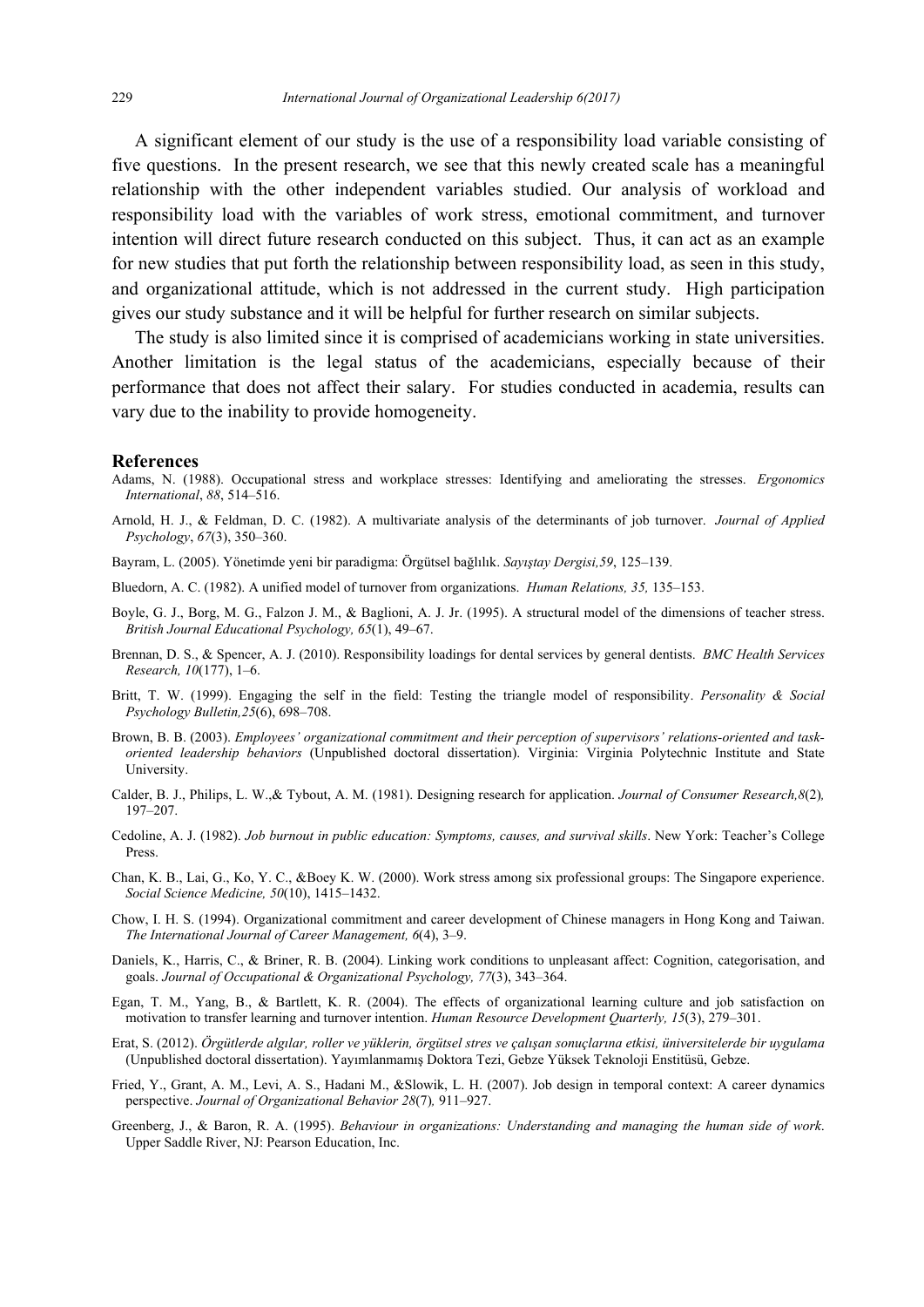- Guay, R. P., Oh, I. S., Choi, D., Mitchell, M. S., Mount, M. K., & Shin, K. H. (2016). Why people harm the organization and its members: Relationships among personality, organizational commitment, and workplace deviance.*Human Performance, 29*, 1–15.
- Hancock, P. A. (1989). The effect of performance failure and task demand on the perception of mental workload. *Applied Ergonomics*, *20*(3), 197–205.
- Hollenbeck, J. R., & Williams, C. R. (1986). Turnover functionality versus turnover frequency: A note on work attitudes and organizational effectiveness. *Journal of Applied Psychology*, *71*(4), 606–611.
- House, A. J. S., & Rizzo, J. R. (1972). Role conflict and ambiguity as critical variables in model of organizational behaviour. *Organizational Behaviour & Human Performance, 7,* 467–505.
- Jones, E., Chonko, L., Rangarajan, D., & Roberts, J. (2007). The role of overload on job attitudes, turnover intentions, and salesperson performance. *Journal of Business Research, 60*(7), 663–671.
- Jung, H. S., & Jung, H. S. (2001). Establishment of overall workload assessment technique for various tasks and workplaces. *International Journal of Industrial Ergonomics, 28*(6), 341–353.
- Kaya, N., & Selçuk, S. (2007). Bireysel başarı güdüsü organizasyonel bağlılığı nasıl etkiler? *Doğuş Üniversitesi Dergisi, 8*(2), 175–190.
- Kirmeyer, S. L., & Dougherty, T. W. (1988). Workload , tension, and coping: Moderating effects of supervisor support. *Personnel Psychology*, *41*(1), 125–139.
- Kreitner, R., & Kinicki, A. (1998). *Organizational behaviour* (4th ed.). Boston, Massachusetts: Irwin McGraw-Hill.
- Kwon, K., Bar, J., & Lawler, J. J. (2010). High commitment HR practices and top performers: Impact on organizational commitment. *Management International Review, 50,* 57–80.
- Lambert, E. G., Hogan, N. L., & Griffin, M. L. (2007). The impact of distributive and procedural justice on correctional staff job stress, job satisfaction, and organizational commitment. *Journal of Criminal Justice, 35*(6)*,* 644–656.
- Lazarus, R. S. (1993). From psychological stress to the emotions: A history of changing outlooks. *Annual Review of Psychology, 44,* 1–21.
- Lee, J. S., Joo, E. J., & Choi, K. S. (2013). Perceived stress and self-esteem mediate the effects of work-related stress on depression. *Stress & Health, 29*(1),75–81.
- Lim, V. K. G., & Teo, T. S. H. (1999). Occupational stress and IT personnel in Singapore: factorial dimensions and differential effects. *International Journal of Information Management, 19*(4)*,* 277–291.
- Liou, S. R., & Cheng, C. Y. (2010). Organisational climate, organisational commitment and intention to leave amongst hospital nurses in Taiwan. *Journal of Clinical Nursing, 19*(11/12), 1635–1644.
- Markham, U. (1989). *Managing stress: The practical guide to using stress positively*. Dorset: Element Books Ltd.
- Maslach, C., Schaufeli, W. B., & Leiter, M. P. (2001). Job burnout. *Annual Review of Psychology, 52,* 397–422.
- Matteson, M. T., & Ivancevich, J. M. (1987). *Controlling work stress: Effective human resource and management strategies.* San Francisco, CA: Jossey-Bass
- Maxwell, G., & Steele, G. (2003). Organizational commitment: A study of managers in hotels. *International Journal of Contemporary Hospitality Management, 15*(7), 362–369.
- Meyer, J. P., & Allen, N. J. (1991). A three-component conceptualization of organizational commitment. *Human Resources Management Review, 1*,61–89.
- Meyer, J. P., & Allen, N. J. (1997). *Commitment in workplace, theory, research and application.* Thousand Oaks, Calif: Sage Publications.
- Meyer, J. P., & Herscovitch, L. (2001). Commitment in the workplace toward a general model, *Human Resource Management Review, 11,* 299–326.
- Meyer, J. P., Stanley, D. J., Herscovitch, L., & Topolnytsky, L. (2002). Affective, continuance, and normative commitment to the organisation: A meta-analysis of antecedents, correlates, and consequences*. Journal of Vocational Behavior, 61,* 20–52.
- Moon, T. W., Hur, W. M., Ko, S. H., Kim, J. W., & Yoon, S. W. (2014). Bridging corporate social responsibility and compassion at work: Relations to organizational justice and affective organizational commitment. *Career Development International, 19*(1), 49–72.
- Nasurdin, A. M., Ramayah, T., & Kumaresan, S. (2005). Organizational stressors and job stress among managers: The moderating role of neuroticism.*Singapore Management Review, 27*(2), 63–79.
- Nunually, J. C. (1978). *Psychometric theory*. New York, NY: McGraw Hill.